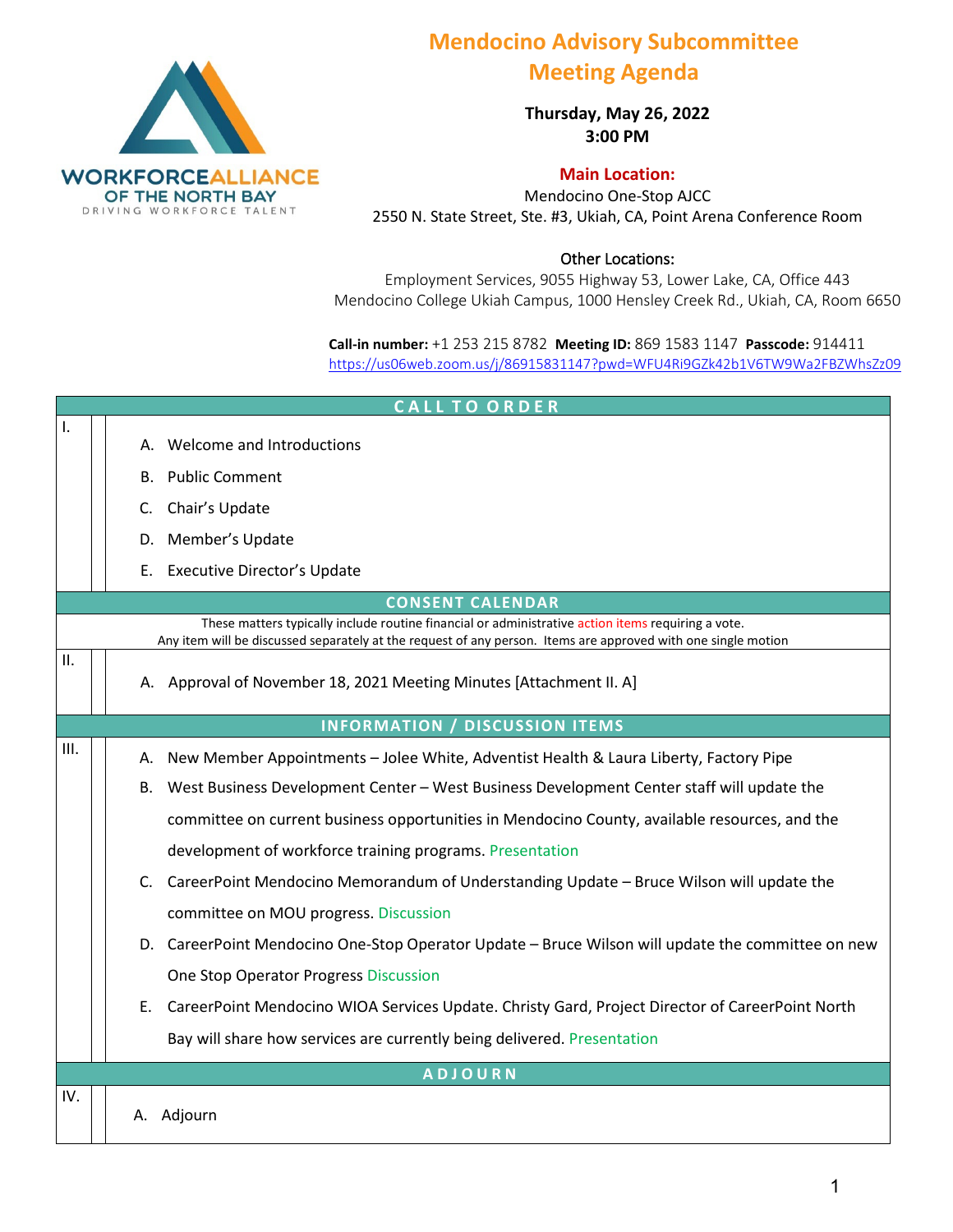## Attachment II.A



## **Mendocino Advisory Subcommittee Meeting Minutes**

**Thursday, November 18, 2021 3:00 PM** 

**Main Location: 1000 Hensley Creek Road Ukiah, CA 95482, Room 4210** 2240 Old River Road, Ukiah, CA 260 Seabiscuit Drive, Apt. B, Willits, CA

**Call-in number: +1 253 215 8782 Meeting ID: 828 8912 6598 Passcode: 38921[2](https://zoom.us/j/96220583443?pwd=UDZBcmg1dk5NeXVSMXpjeDFwVlpTdz09)** <https://us06web.zoom.us/j/82889126598?pwd=ck5NSUNQQnZsUzVIY0srY3dYOStDZz09>

| <b>CALL TO ORDER</b>                                                              |                                                                                                                                                                                                                     |  |  |  |
|-----------------------------------------------------------------------------------|---------------------------------------------------------------------------------------------------------------------------------------------------------------------------------------------------------------------|--|--|--|
| ı.                                                                                | A. Welcome and Introductions                                                                                                                                                                                        |  |  |  |
|                                                                                   | Chair, Christy Smith called the meeting to order at 3:06 PM.                                                                                                                                                        |  |  |  |
|                                                                                   | Members Present: Frank Cuneo, Tami Mee, Aimee Swearengin, Euline Olinger, Christy Smith                                                                                                                             |  |  |  |
|                                                                                   | Members Absent: Paul Castro (attended as a member of the public)                                                                                                                                                    |  |  |  |
|                                                                                   | Workforce Alliance Staff Present: Executive Director Bruce Wilson; Workforce Development Analyst Sita<br>Williams, Workforce Development Specialist Sylwia Palczewska                                               |  |  |  |
|                                                                                   | CareerPoint North Bay Staff Present: Brian Hooker                                                                                                                                                                   |  |  |  |
|                                                                                   | <b>B.</b> Public Comment                                                                                                                                                                                            |  |  |  |
|                                                                                   | None                                                                                                                                                                                                                |  |  |  |
|                                                                                   | Chair's Update<br>C.                                                                                                                                                                                                |  |  |  |
|                                                                                   | None                                                                                                                                                                                                                |  |  |  |
|                                                                                   | D. Member's Update                                                                                                                                                                                                  |  |  |  |
| Members updated subcommittee on their business and organizational current events. |                                                                                                                                                                                                                     |  |  |  |
|                                                                                   | E. Executive Director's Update                                                                                                                                                                                      |  |  |  |
|                                                                                   | Sylwia Palczewska is leaving the Workforce Alliance of the North Bay.                                                                                                                                               |  |  |  |
|                                                                                   | <b>CONSENT CALENDAR</b>                                                                                                                                                                                             |  |  |  |
|                                                                                   | These matters typically include routine financial or administrative action items requiring a vote.<br>Any item will be discussed separately at the request of any person. Items are approved with one single motion |  |  |  |
| П.                                                                                | A. Approval of August 26, 2021 Meeting Minutes [Attachment II. A]                                                                                                                                                   |  |  |  |
|                                                                                   | Motion made to approve requested action with noted correction: change item III.B to "Mendocino"                                                                                                                     |  |  |  |
|                                                                                   | M/S: Tami Mee / Frank Cuneo                                                                                                                                                                                         |  |  |  |
|                                                                                   | Motion carried: 5-0                                                                                                                                                                                                 |  |  |  |
|                                                                                   | Yea: 5                                                                                                                                                                                                              |  |  |  |
|                                                                                   | Nay: 0                                                                                                                                                                                                              |  |  |  |
|                                                                                   | Abstentions: 0                                                                                                                                                                                                      |  |  |  |
|                                                                                   | <b>Absent: Paul Castro</b>                                                                                                                                                                                          |  |  |  |